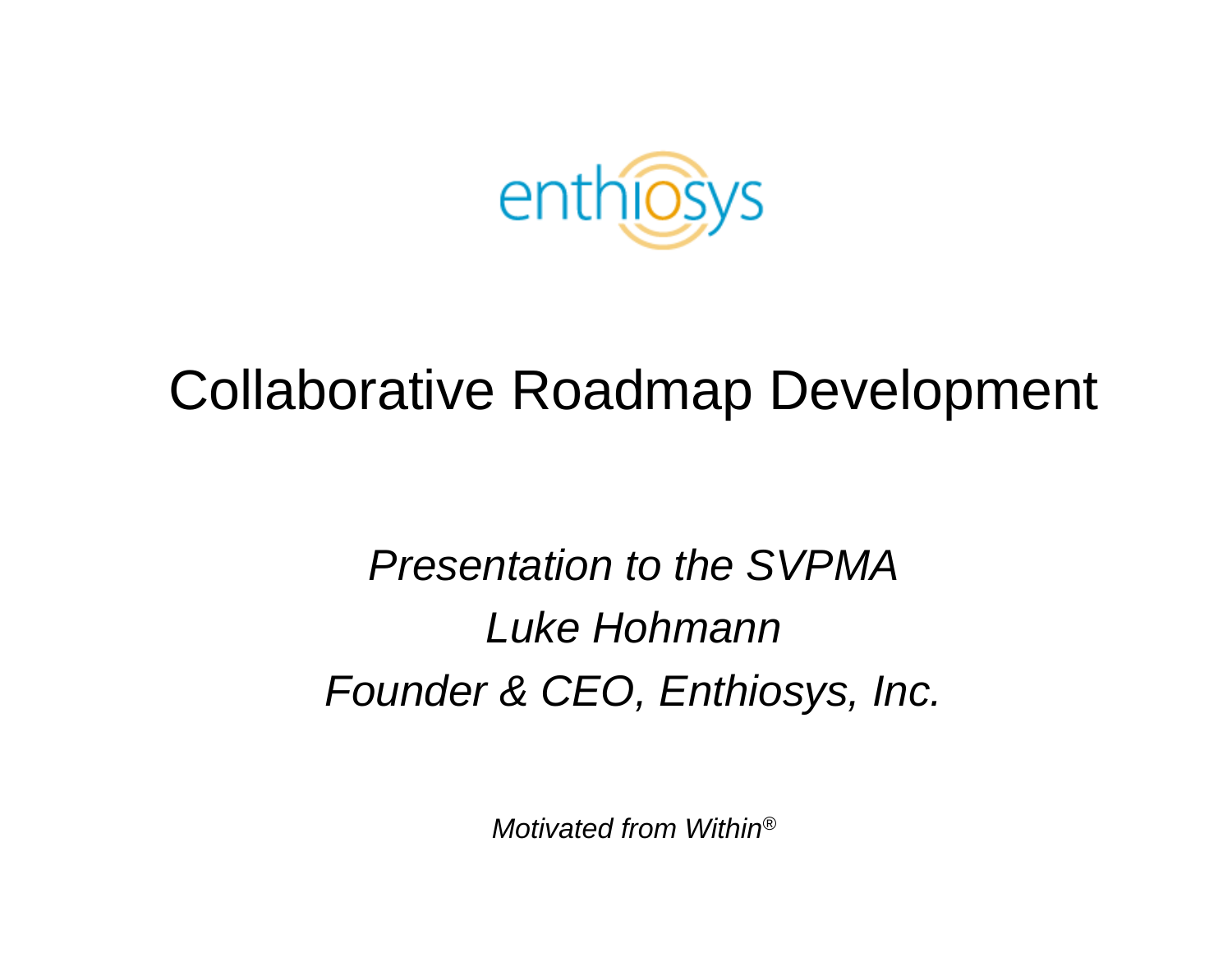## About Luke Hohmann

- Founder/CEO of Enthiosys
	- Agile Product Management consulting
	- Customer needs, roadmaps, business model
	- Product management mentoring and training
- Agile product guy
	- VP Bus Dev (Aladdin), VP Eng &Product Dev't (Aurigin), VP Systems Eng (EDS Fleet Services)
	- Board of Agile Alliance
- Author, speaker, blogger
	- "Innovation Games"
	- "Beyond Software Architecture"
	- "Journey of the Software Professional"
	- agile PM blog at www.Enthiosys.com





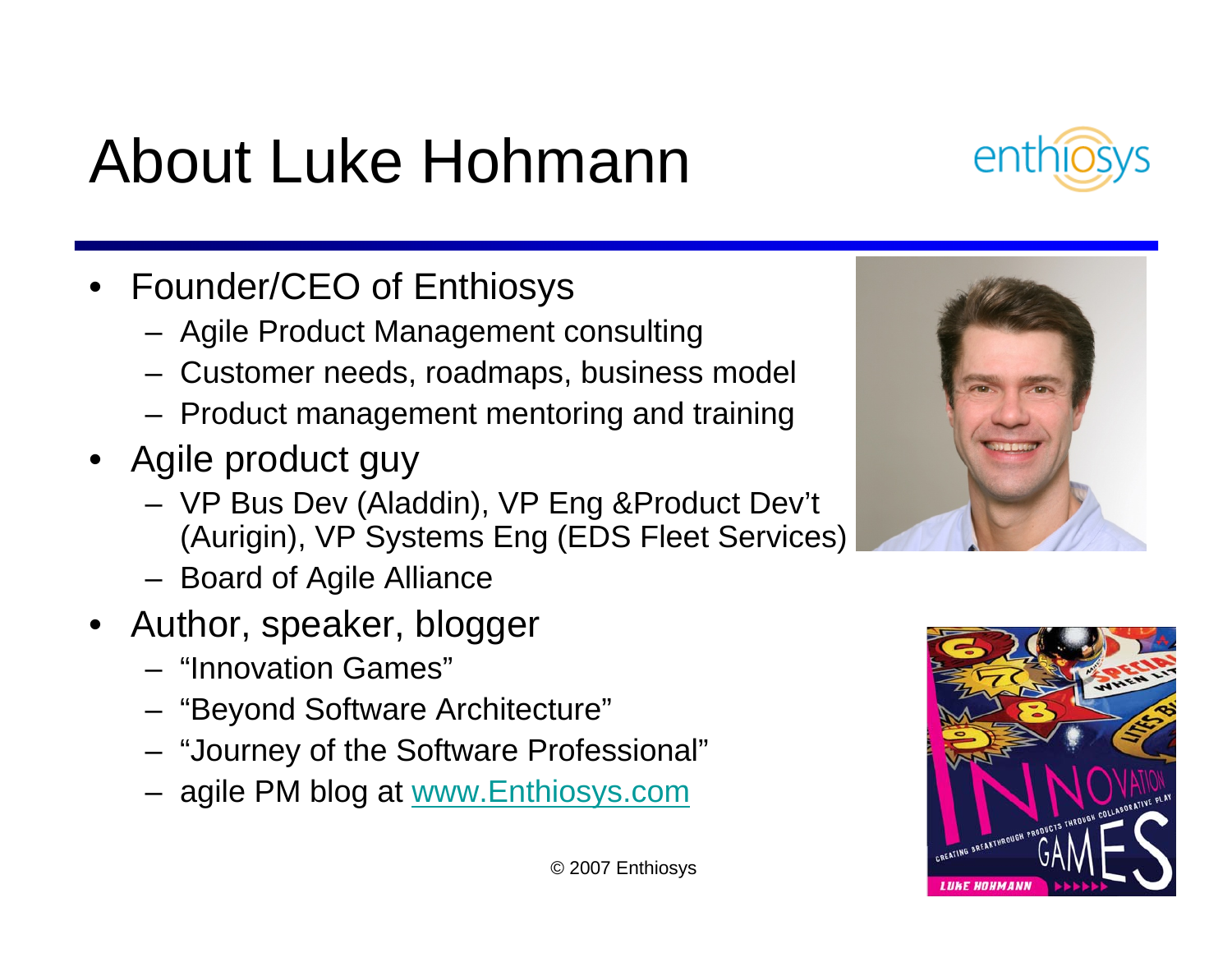# Let's Think About Roadmaps



- Reflect on your current roadmap.
- What does it look like?
- What questions does it answer?
- How was it created?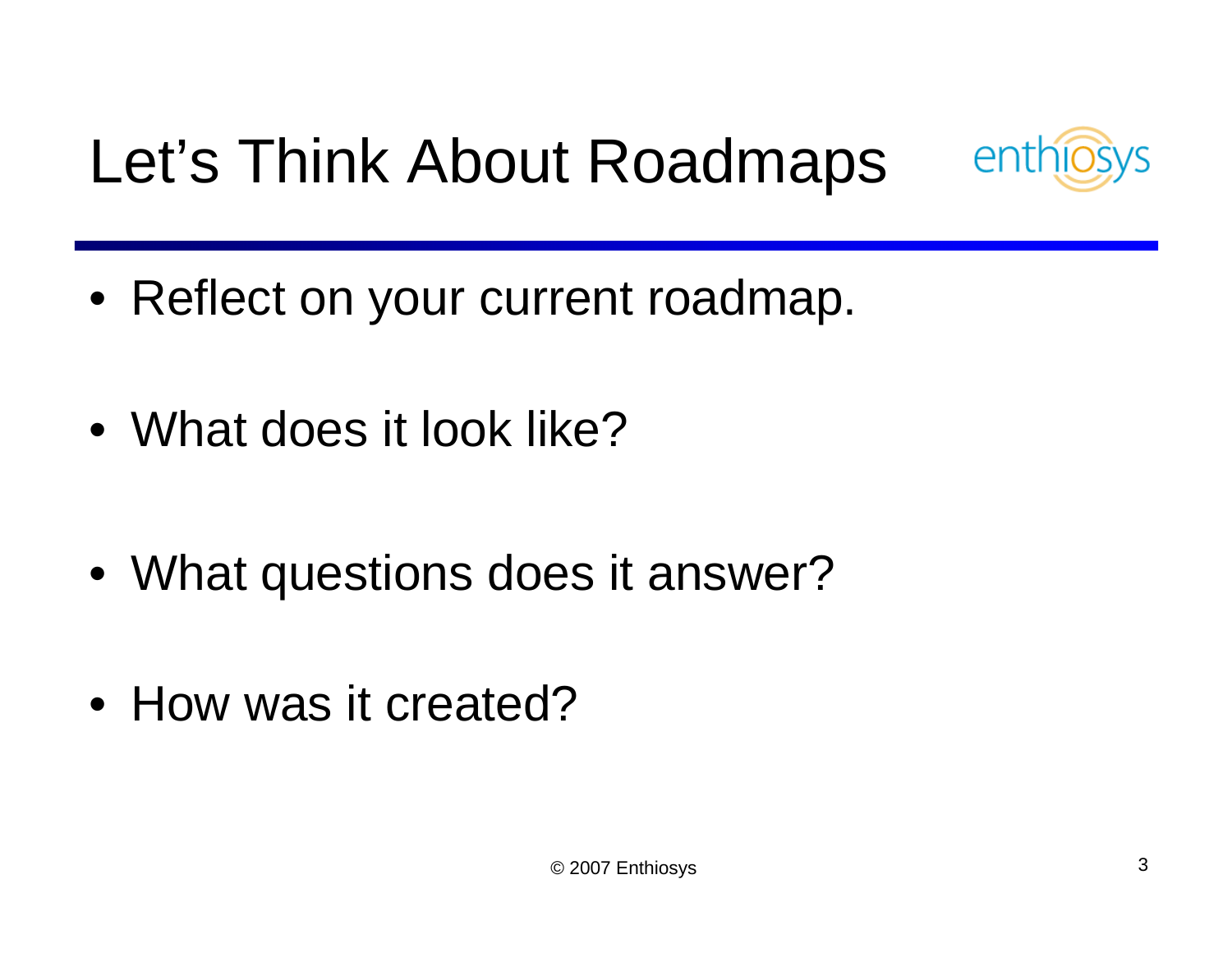# Does It Look Like This?



| June 09                                                                                                                      | Sept 09 | <b>Dec 09</b>                                                                                                                                                                       | <b>Mar 10</b>                                                                                                                                                                         | June 10 |
|------------------------------------------------------------------------------------------------------------------------------|---------|-------------------------------------------------------------------------------------------------------------------------------------------------------------------------------------|---------------------------------------------------------------------------------------------------------------------------------------------------------------------------------------|---------|
| <b>Thundercloud</b><br><b>Version 3.01</b><br><b>Security Patch</b><br><b>Better Scalability</b><br><b>Client Access SDK</b> |         | Jayko<br><b>Version 3.2</b><br>New platform support<br><b>Security Management</b><br><b>Scalability enhancements</b><br><b>Usability improvements</b><br><b>Better Integration*</b> | <b>Idaho</b><br><b>Version 4.0</b><br><b>SaaS Offering</b><br><b>Extra fast install</b><br><b>Comprehensive Platforms</b><br><b>Multi-site Collaboration</b><br><b>Oracle Support</b> |         |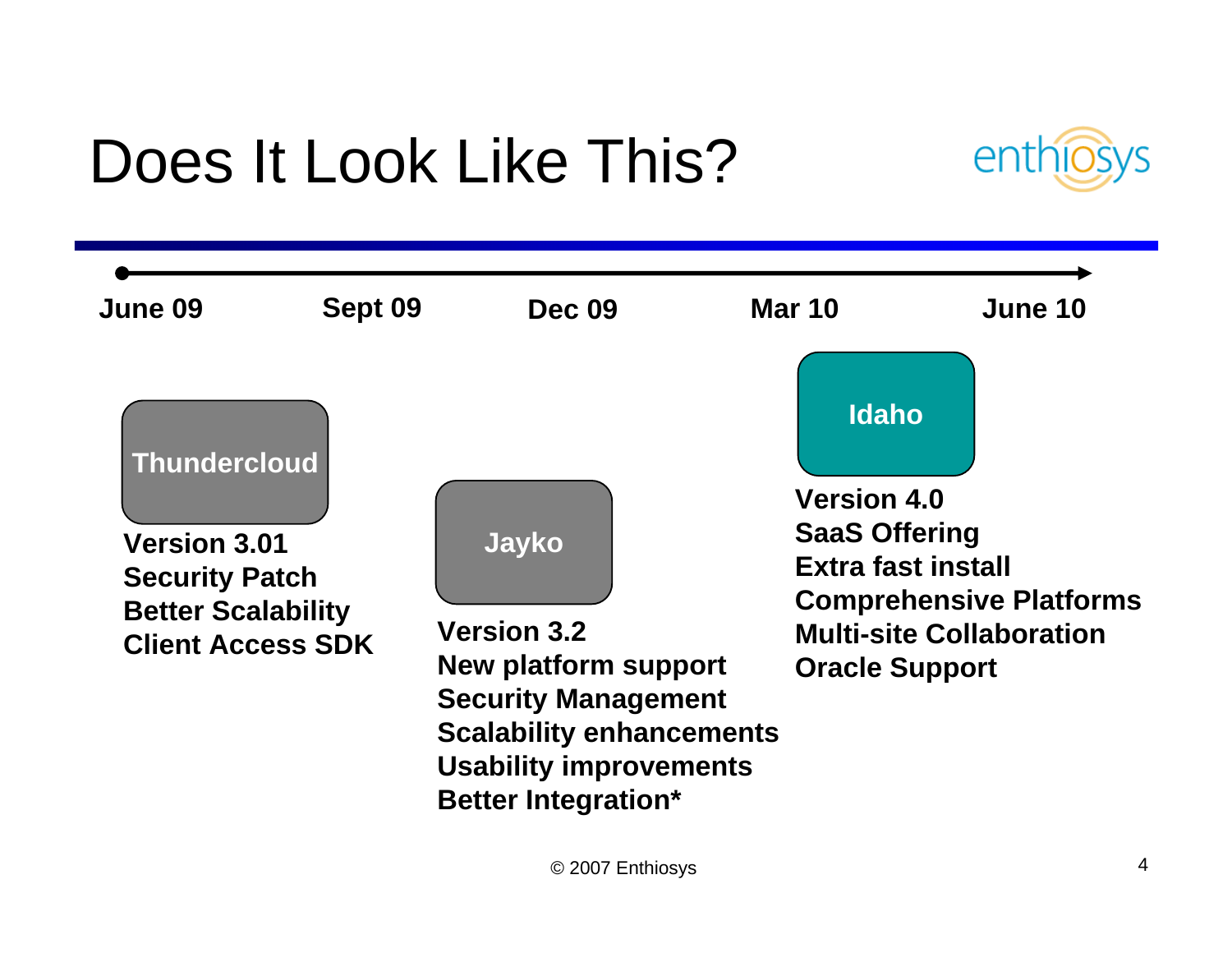### Does It Look This?



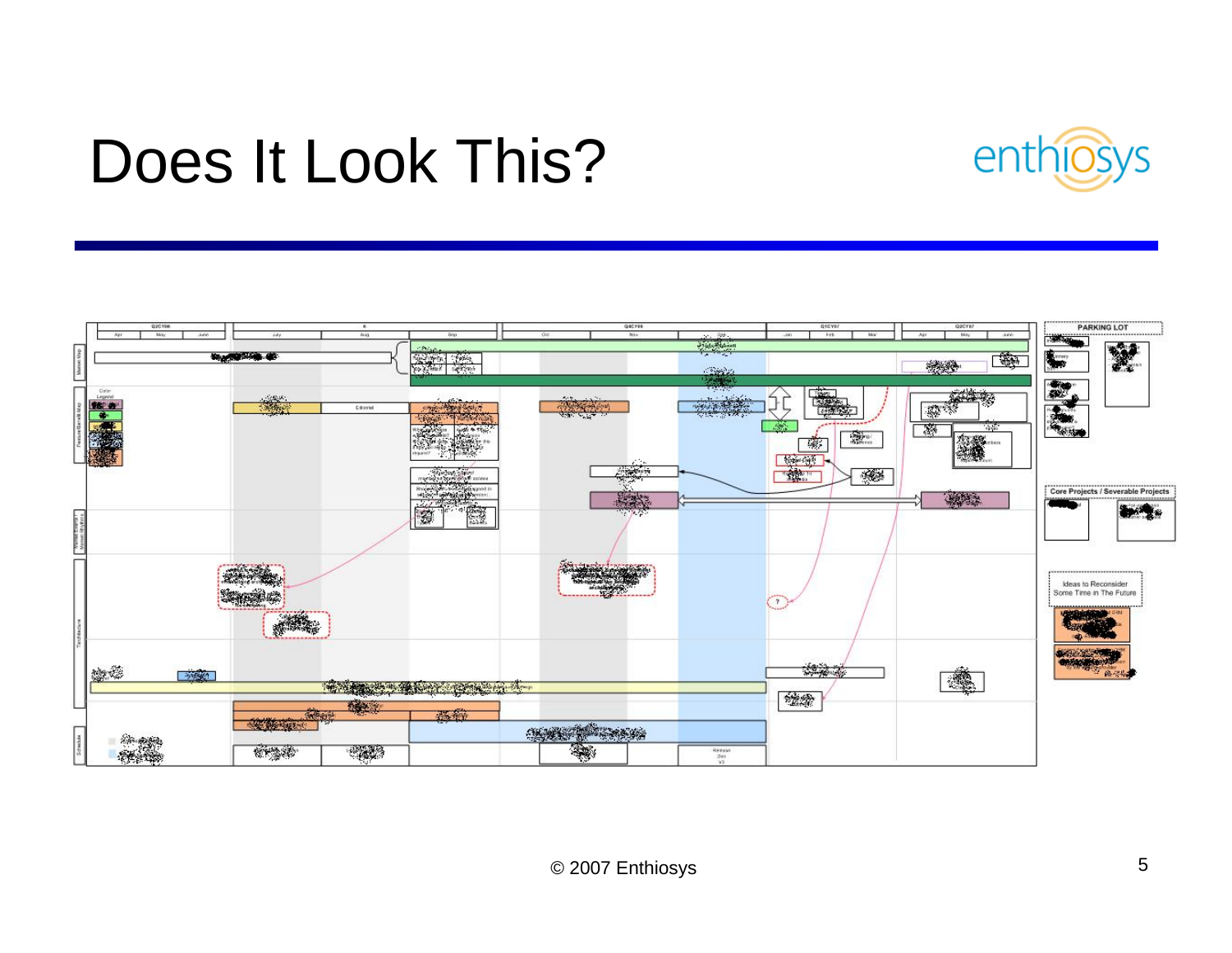### Or This?



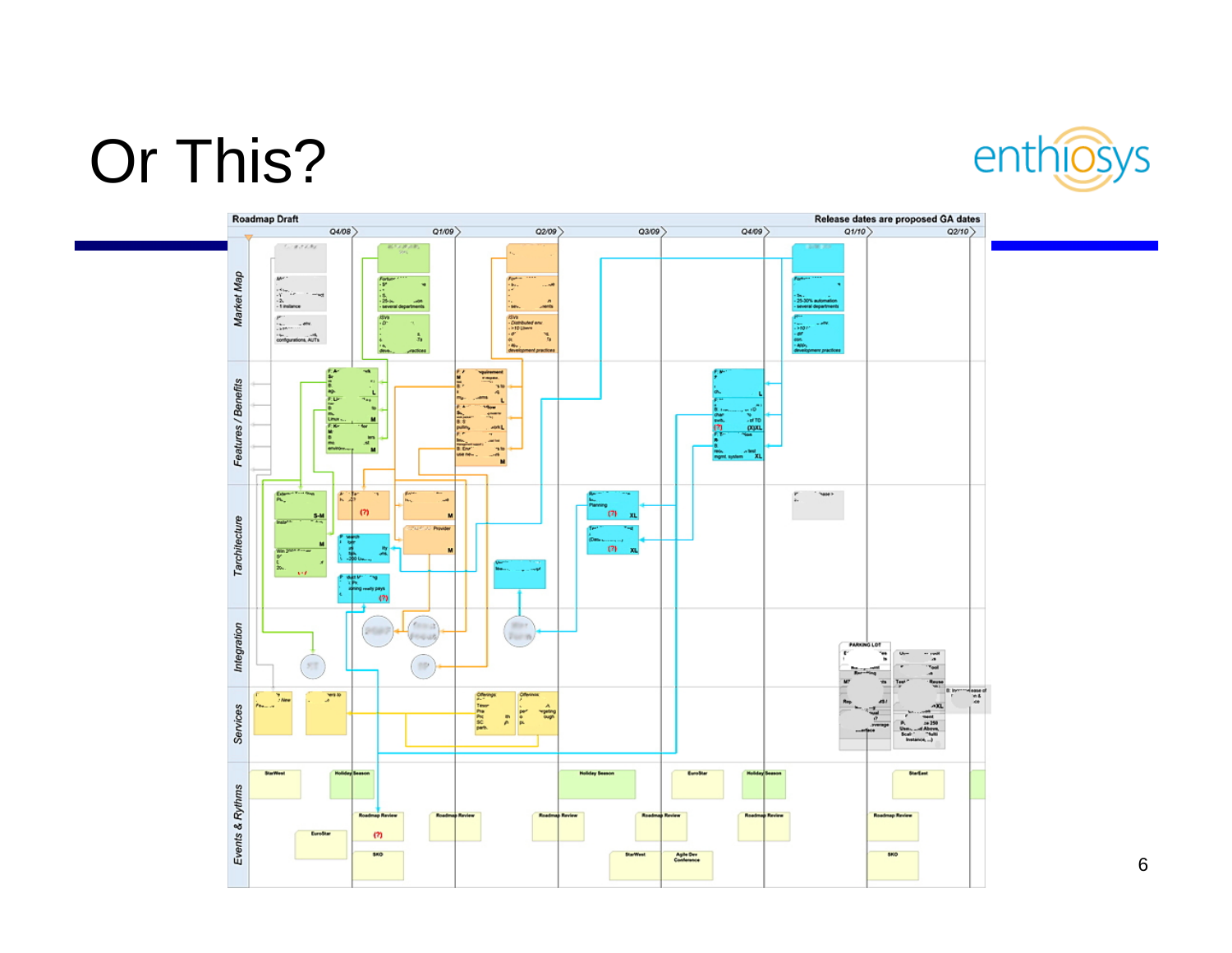### Who Was Involved?



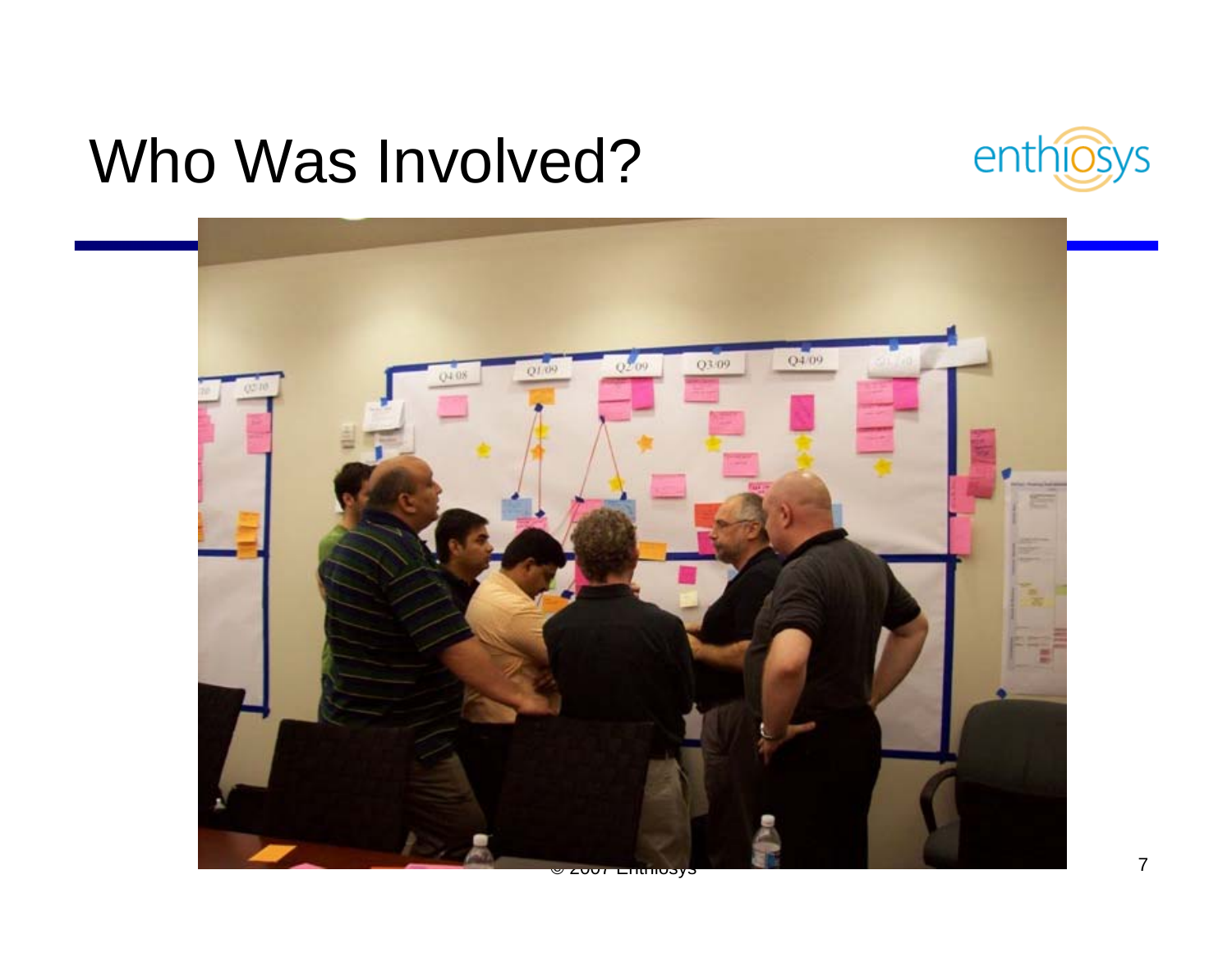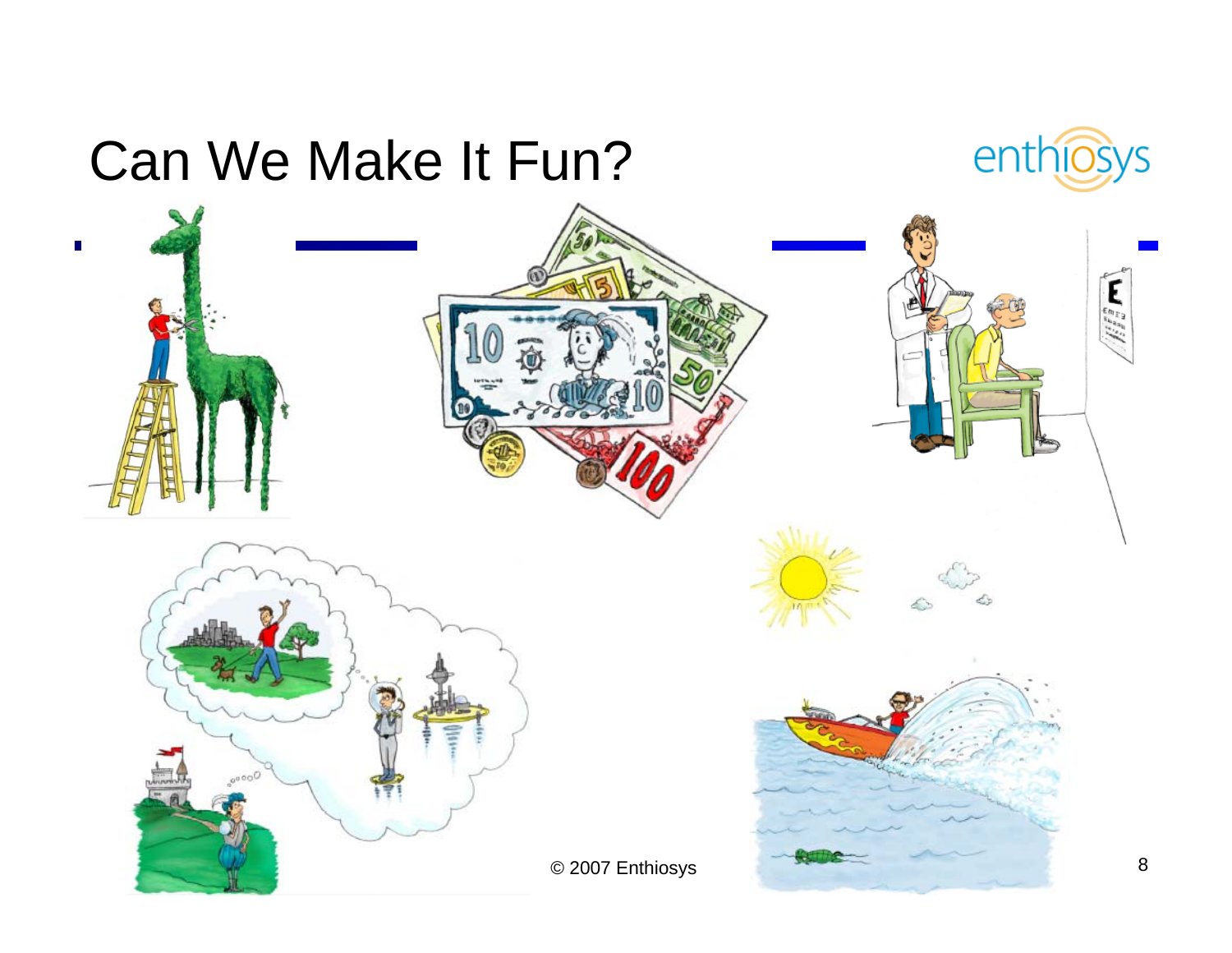# Enough Already – Let's PLAY



- What benefits do you want from the SVPMA?
- What speakers would you find interesting?
- What topics would you find interesting?
- What companies do you want to hear from?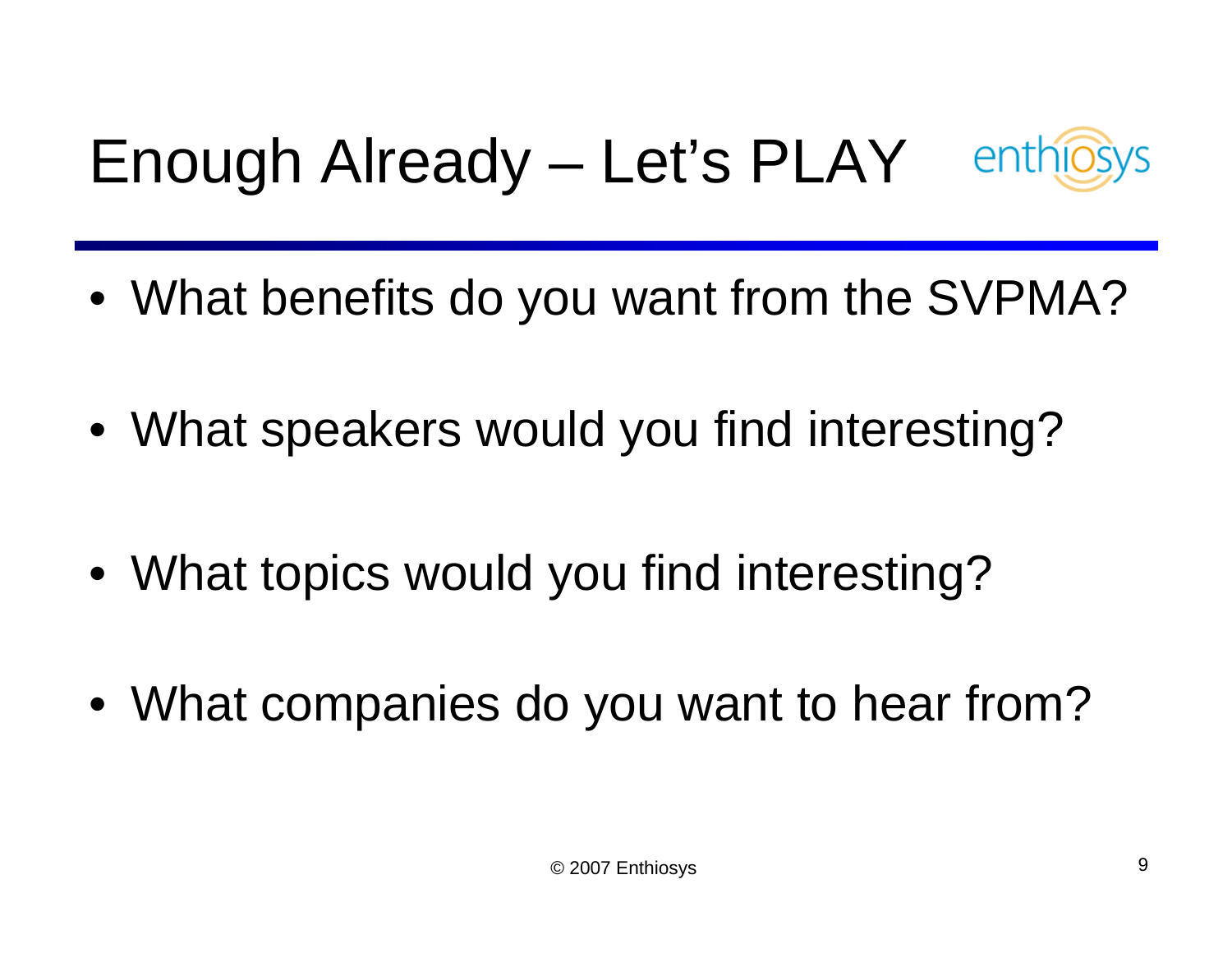

#### Background on Innovation Games® for Customer Understanding

*Innovation Games® Are Serious Management Tools That Create High-Output Low-Cost Organizational Performance*

*Motivated from Within®*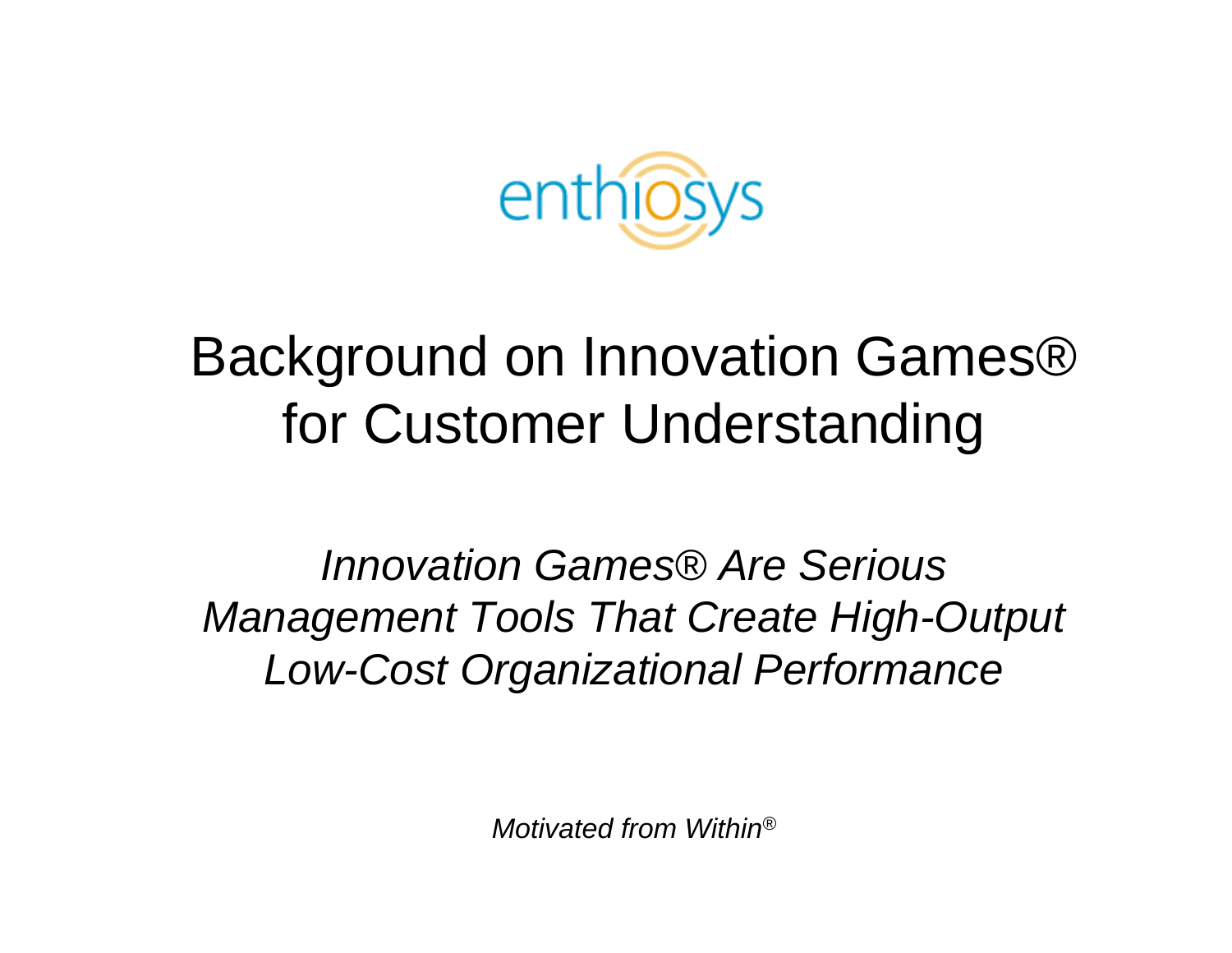

## What Are Innovation Games®

Innovation Games® are **serious games** that solve a wide range of product strategy and management problems across the market lifecycle.

They can be played: •**with customers**  •in-person or online •within or across organizational units •in single or multi-game formats



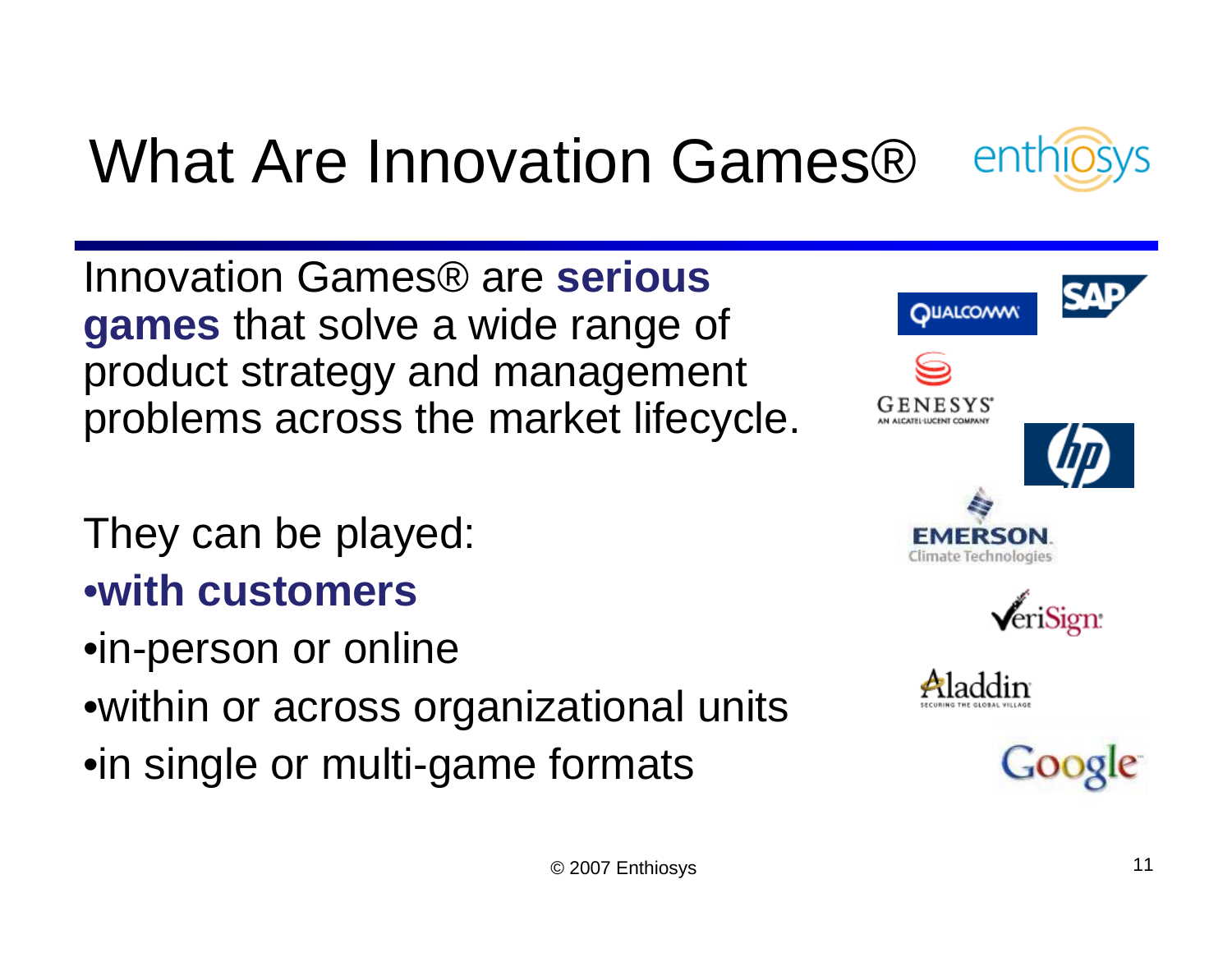

### Organizing Innovation Games®

|                                                                                             |  |                        |                                         | then consider these games     |                                       |                           |                 |                   |            |                  |                   |                   |                                |  |    |
|---------------------------------------------------------------------------------------------|--|------------------------|-----------------------------------------|-------------------------------|---------------------------------------|---------------------------|-----------------|-------------------|------------|------------------|-------------------|-------------------|--------------------------------|--|----|
| <b>These questions</b><br>exist across the<br>product-market<br>lifecycle.<br>To understand |  | Box<br>Product         | Feature<br>$\boldsymbol{\nabla}$<br>Buy | <b>Shadow</b><br>and My<br>Me | Tub<br>Hot<br>$\prec$<br>Them<br>Give | Future<br>The<br>Remember | Vision<br>20/20 | <b>Speed Boat</b> | Spider Web | Tell<br>Show And | Veq<br>Start Your | Apprentice<br>The | ree<br>Product<br>The<br>Prune |  |    |
|                                                                                             |  | <b>Customer Needs</b>  |                                         |                               |                                       |                           |                 |                   |            |                  |                   |                   |                                |  |    |
|                                                                                             |  | <b>Requirements</b>    |                                         |                               |                                       |                           |                 |                   |            |                  |                   |                   |                                |  |    |
|                                                                                             |  | <b>Product Usage</b>   |                                         |                               |                                       |                           |                 |                   |            |                  |                   |                   |                                |  |    |
|                                                                                             |  | <b>Future Products</b> |                                         |                               |                                       |                           |                 |                   |            |                  |                   |                   |                                |  | 12 |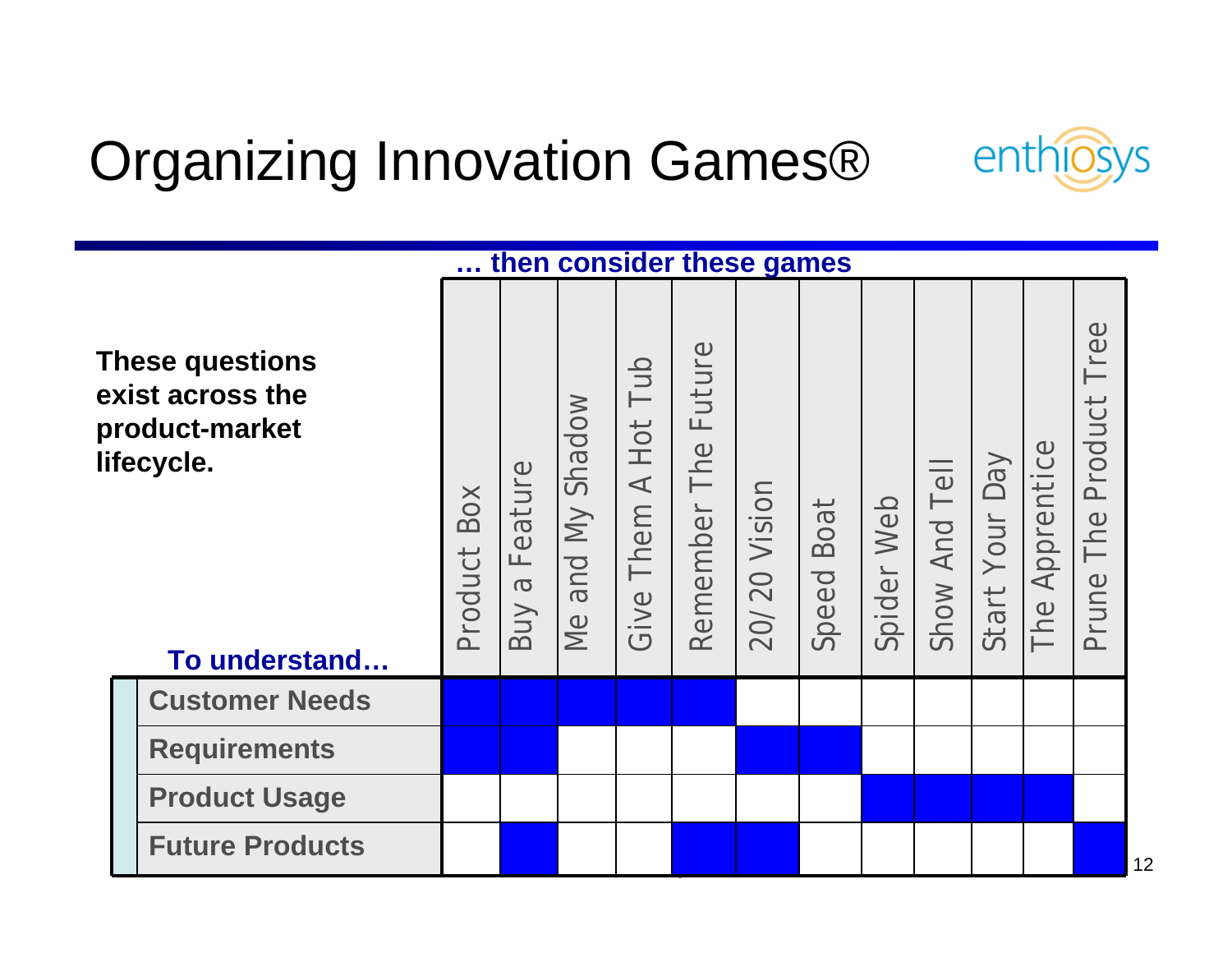### What Makes Innovation Games® Unique?



- Game playing provides a relaxed less rigid environment for participants prove to enhance highquality actionable ideas.
- Each game leverages cognitive psychology and organizational behavior research in unique ways.
- Games utilize verbal, written, visual and non-verbal forms of communication thereby providing greater volumes of richer, more nuanced information.
- Some games provide wonderful player generated artwork which can be retained and shared with others.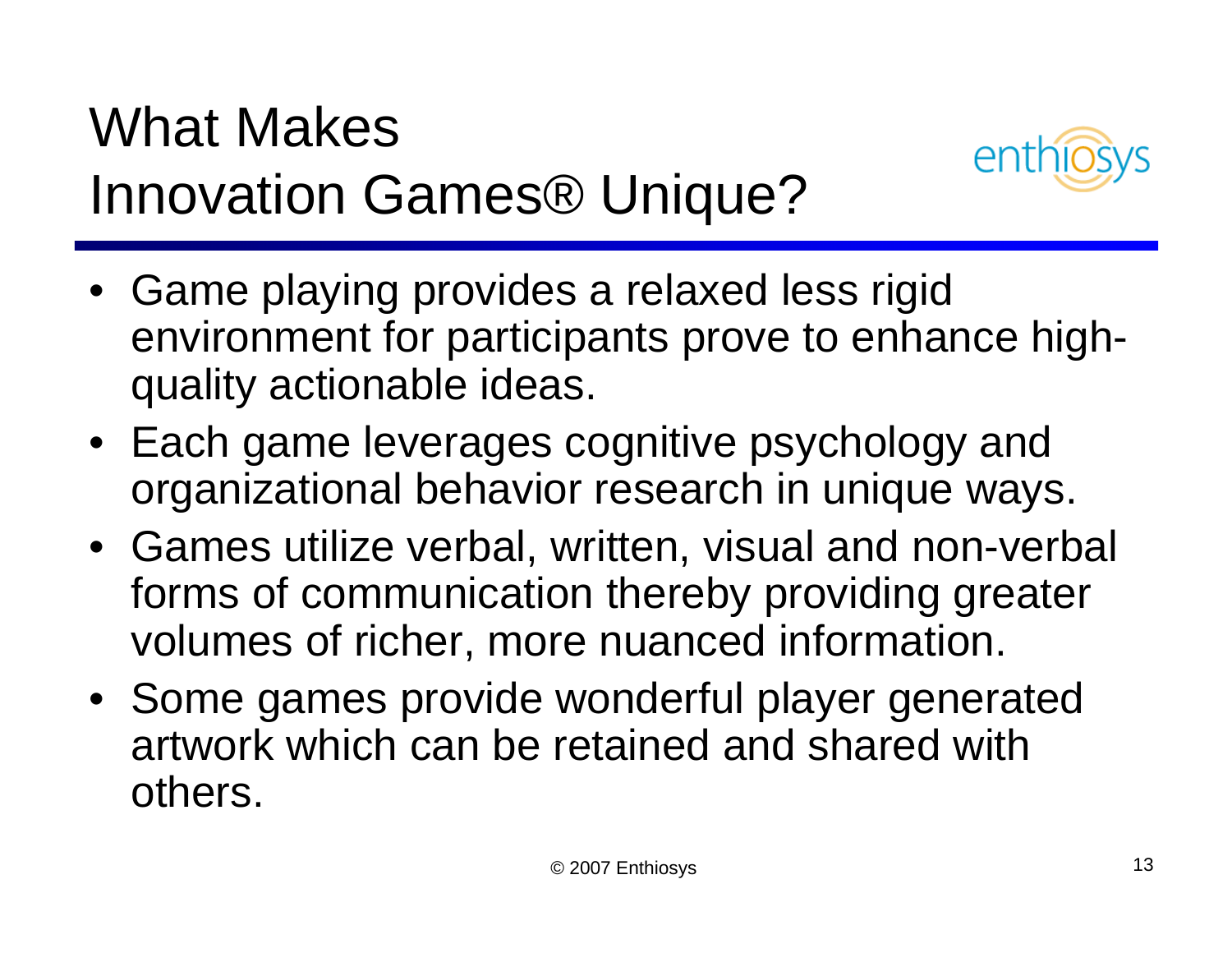## Innovation Game: *Prune the Product Tree*





**Goal:**

**Develop ideas for new products and services.**

- • Draw a graphic image of a tree to represent growth of the product/service.
- • Add your current project portfolio / product roadmap as leaves and apples.
- 5 to 8 invited stakeholders are asked to shape the "growth" of your offering.
- • Captures very rich information about perceptions of the future, timing of new concepts, and balance among delivered offerings

*In-person*

- • Provides rich opportunity for "new" ideas *Online*
- • Captures data for sophisticated analysis of preferences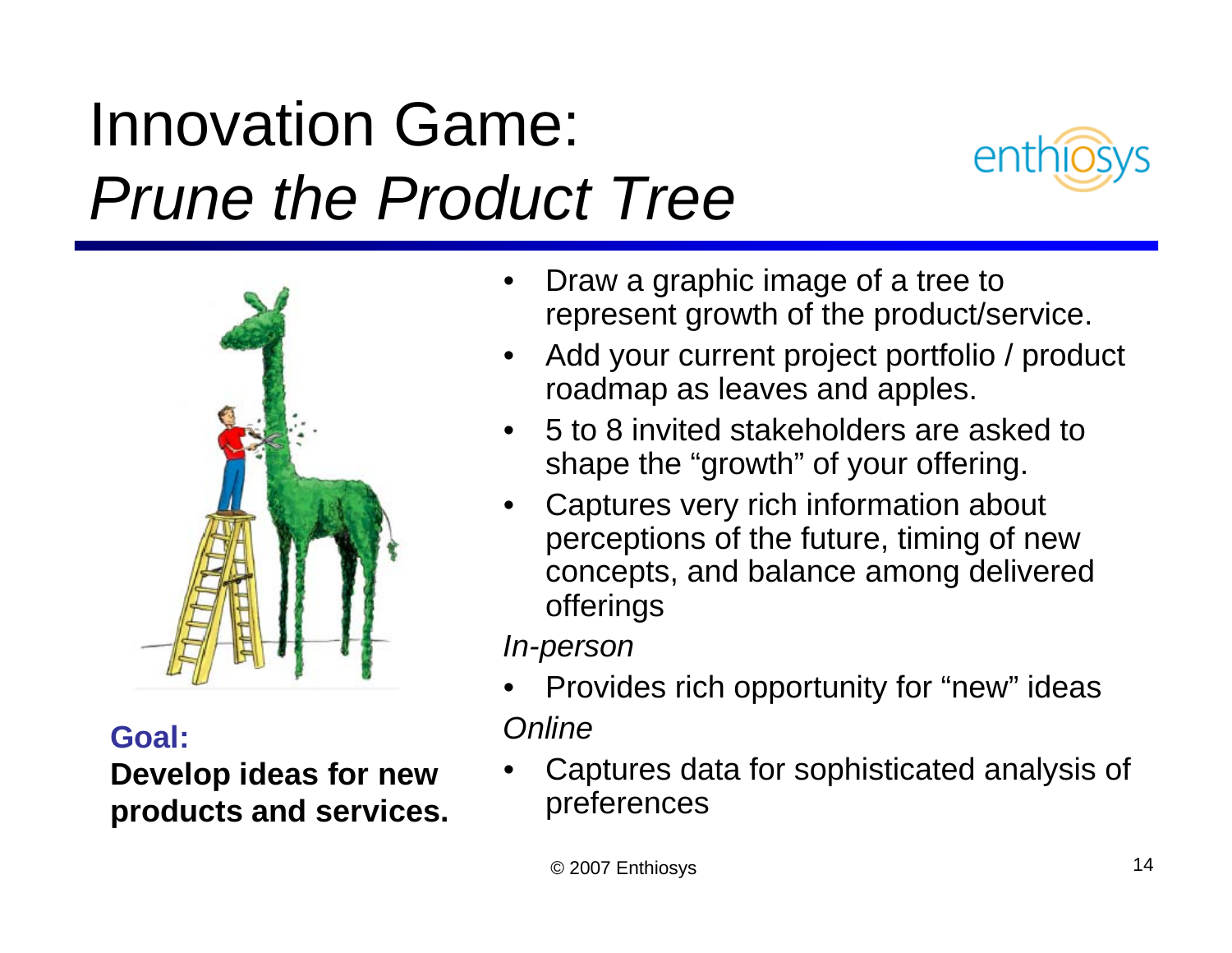## *Prune the Product Tree*  In Person







© 2007 Enthiosys <sup>15</sup>